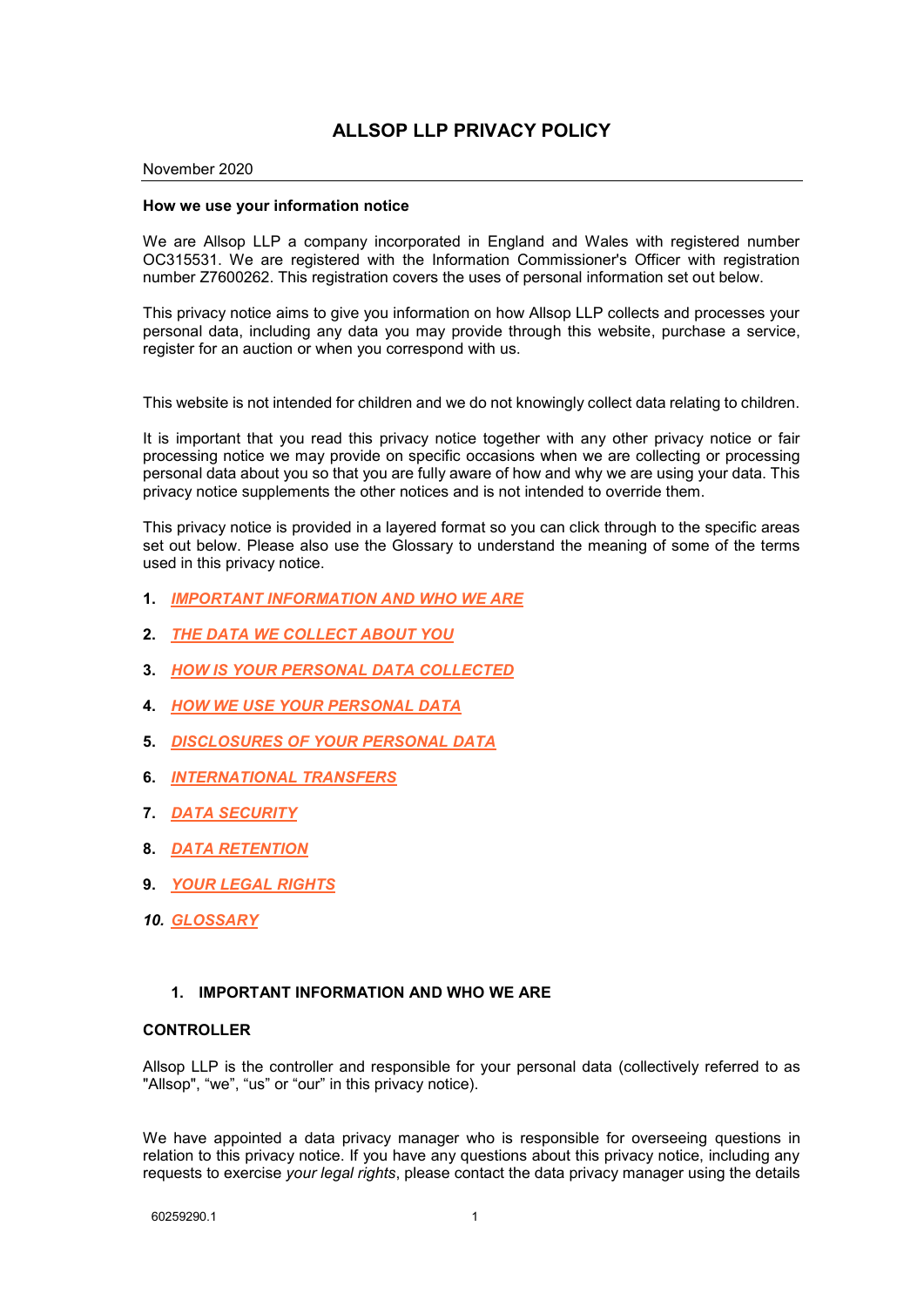set out below.

#### <span id="page-1-1"></span>**CONTACT DETAILS**

Our full details are:

Data Privacy Manager, Allsop LLP

Email address: [data@allsop.co.uk](mailto:data@allsop.co.uk?subject=Allsop%20Privacy%20Policy%20Enquiry)

Postal address: 33 Wigmore Street, London, W1U 1BZ

You have the right to make a complaint at any time to the Information Commissioner's Office (ICO), the UK supervisory authority for data protection issues (*[www.ico.org.uk](http://www.ico.org.uk/)*). We would, however, appreciate the chance to deal with your concerns before you approach the ICO so please contact us in the first instance.

#### **CHANGES TO THE PRIVACY NOTICE AND YOUR DUTY TO INFORM US OF CHANGES**

This version was last updated on 17 November 2020.

It is important that the personal data we hold about you is accurate and current. Please keep us informed if your personal data changes during your relationship with us.

#### **THIRD-PARTY LINKS**

This website may include links to third-party websites, plug-ins and applications. Clicking on those links or enabling those connections may allow third parties to collect or share data about you. We do not control these third-party websites and are not responsible for their privacy statements. When you leave our website, we encourage you to read the privacy notice of every website you visit.

## <span id="page-1-0"></span>**2. THE DATA WE COLLECT ABOUT YOU**

Personal data, or personal information, means any information about an individual from which that person can be identified. It does not include data where the identity has been removed (anonymous data).

We may collect, use, store and transfer different kinds of personal data about you, which we have grouped together, follows:

- **Identity Data** includes first name, maiden name, last name, title, date of birth, gender, photo ID, facial biometric data, and proof of address.
- **Contact Data** includes billing address, delivery address, email address and telephone numbers.
- **Financial Data** includes bank account and payment card details.
- **Transaction Data** includes details about payments to and from you and other details of products and services you have purchased from us.
- **Technical Data** includes internet protocol (IP) address, your login data, browser type and version, time zone setting and location, browser plug-in types and versions, operating system and platform and other technology on the devices you use to access this website.
- **Profile Data** includes email address and password, purchases or orders made by you, your interests, preferences, information provided in comments on our website, feedback and survey responses.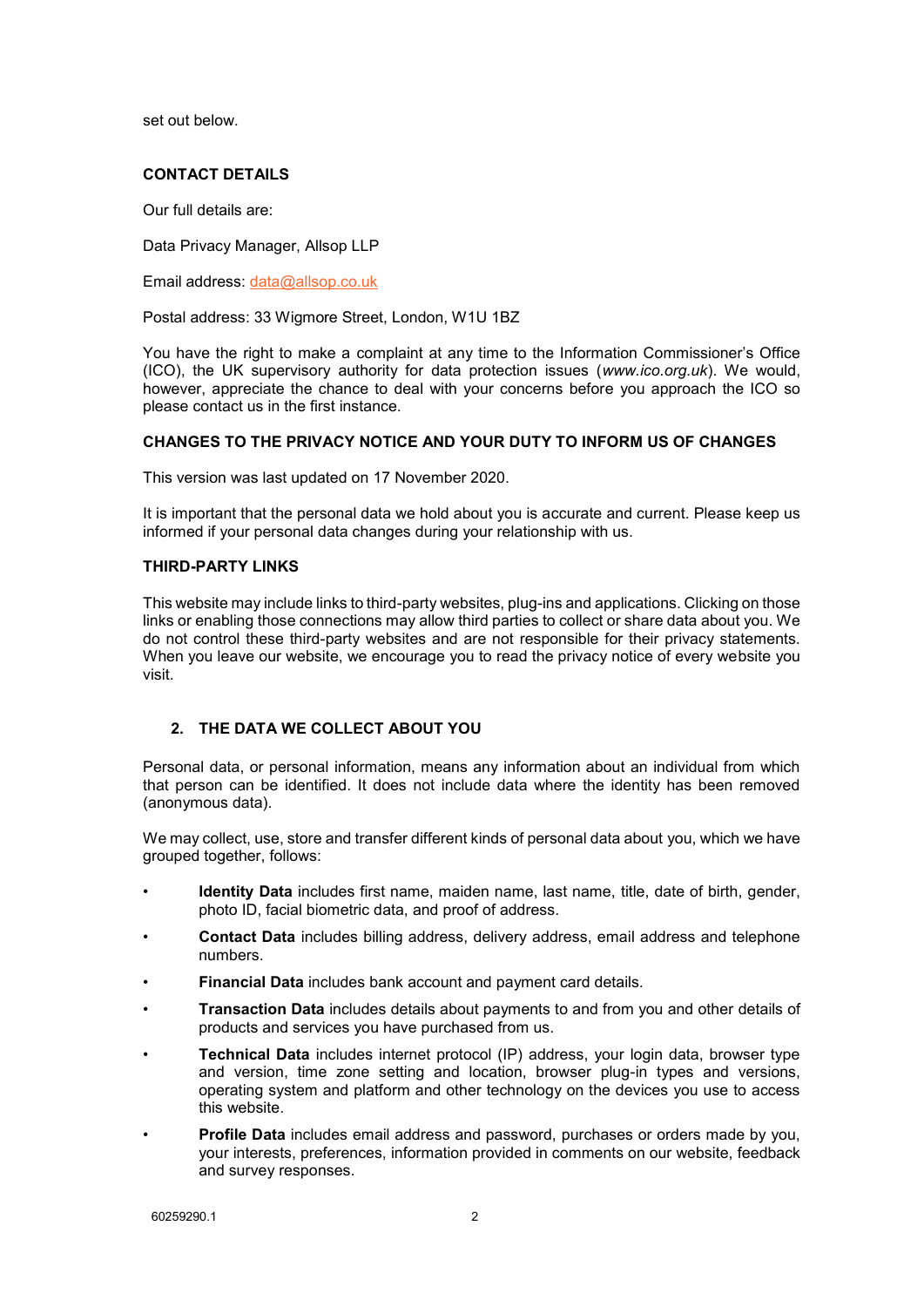- **Usage Data** includes information about how you use our website, products and services.
- **Marketing and Communications Data** includes your preferences in receiving marketing from us and our third parties and your communication preferences.

We also collect, use and share **Aggregated Data** such as statistical or demographic data for any purpose. Aggregated Data may be derived from your personal data but is not considered personal data in law as this data does **not** directly or indirectly reveal your identity. For example, we may aggregate your Usage Data to calculate the percentage of users accessing a specific website feature. However, if we combine or connect Aggregated Data with your personal data so that it can directly or indirectly identify you, we treat the combined data as personal data, which will be used in accordance with this privacy notice.

During our online registration process, you may be given an opportunity to use an automated check process to verify your identity as part of our required anti-money laundering checks. Where you choose to use this automated check process, you will be asked to provide a digital photographic image of your face. This image will be processed via an automated verification tool which will use your **biometric facial data**, together with scanned proof of identity and (where required) proof of address documents provided by you, to confirm your identity automatically. Biometric facial data is a Special Category of Personal Data. Where you have chosen to use this automated process, in the event that you do not pass the automated checks, you will be referred to a member of our staff who will undertake additional manual checks in order to verify your identity. You do not need to use the automated check process or to provide your biometric facial data if you do not want to. If you do not want to use the automated check process, you will be invited to undertake manual checks instead. If you have any concerns about this, please *[Contact](#page-1-1)  [us.](#page-1-1)*

Aside from the biometric facial data mentioned above, we do not collect any other **Special Categories of Personal Data** about you (this includes details about your race or ethnicity, religious or philosophical beliefs, sex life, sexual orientation, political opinions, trade union membership, information about your health and genetic data). Nor do we collect any information about criminal convictions and offences.

#### **IF YOU FAIL TO PROVIDE PERSONAL DATA**

Where we need to collect personal data by law, or under the terms of a contract we have with you and you fail to provide that data when requested, we may not be able to perform the contract we have or are trying to enter into with you (for example, to provide you with goods or services). In this case, we may have to cancel a product or service you have with us but we will notify you if this is the case at the time.

## <span id="page-2-0"></span>**3. HOW IS YOUR PERSONAL DATA COLLECTED?**

We use different methods to collect data from and about you including through:

• **Direct interactions.** You may give us your Identity, Contact and Financial Data by filling in forms or by corresponding with us by post, phone, email or otherwise. This includes personal data you provide when you:

- contact us directly through our website;
- when you contact us directly by telephone, email or letter;
- when you interact with us on social media:

• when you provide comments on our website (when you provide such comments you are expected not to include any personal data about any other individuals, unless you have their consent);

when you register as an auction member on our website;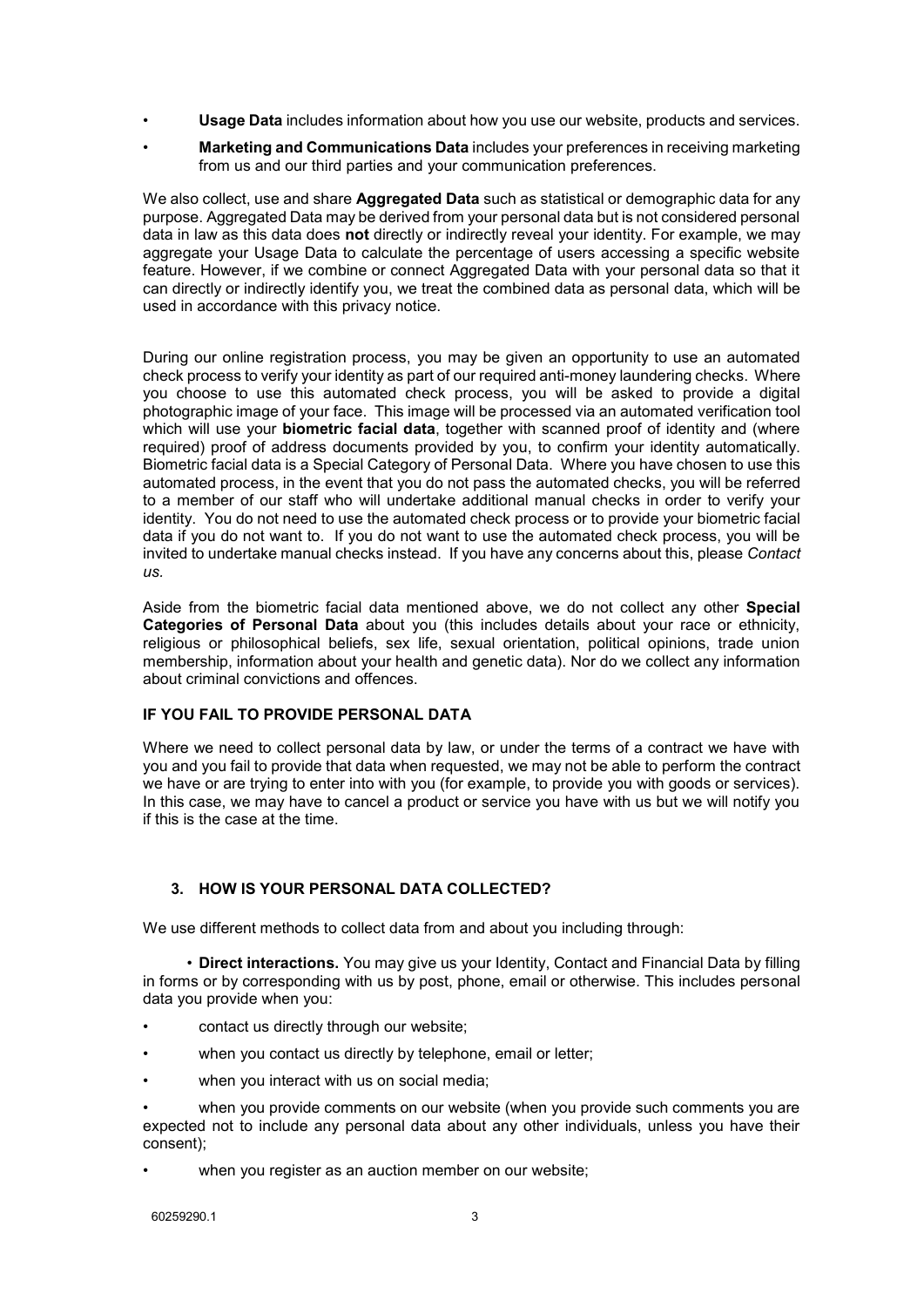- request marketing to be sent to you
- when you attend an Allsop auction or event;

• when you provide us with information in order for us to complete our required identity and anti-money laundering checks; and

when we contact you during our relationship with you.

• **Automated technologies or interactions**. As you interact with our website, we may automatically collect Technical Data about your equipment, browsing actions and patterns. We collect this personal data by using cookies, server logs and other similar technologies. We may also receive Technical Data about you if you visit other websites employing our cookies. Please see our [cookie policy](#page-9-0) for further details.

• **Third parties or publicly available sources.** We may receive personal data about you from various third parties and public sources as set out below

• Technical Data from the following parties:

**(a)** analytics providers to carry out analysis of our customer data and your interaction with our website;

**(b)** advertising networks to allow us to target relevant advertising to previous customers and similar audiences; and

**(c)** search information providers to locate individuals in respect of anti-money laundering checks.

- Contact, Financial and Transaction Data from providers of technical, payment and delivery services.
- Identity and Contact Data from publicly availably sources such as Companies House, Land Registry and the Electoral Register.

## <span id="page-3-0"></span>**4. HOW WE USE YOUR PERSONAL DATA**

We will only use your personal data when the law allows us to. Most commonly, we will use your personal data in the following circumstances:

- Where we need to perform the contract we are about to enter into or have entered into with you.
- Where it is necessary for our legitimate interests (or those of a third party) and your interests and fundamental rights do not override those interests.
- Where we need to comply with a legal or regulatory obligation.

Click *[here](#page-8-0)* to find out more about the types of lawful basis that we will rely on to process your personal data.

Generally we do not rely on consent as a legal basis for processing your personal data other than in relation to sending third party direct marketing communications to you via email or where we obtain your explicit consent for processing your facial biometric data if you choose to use our automated identity verification process. You have the right to withdraw consent to marketing at any time by *[contacting us](#page-1-1)*.

## **PURPOSES FOR WHICH WE WILL USE YOUR PERSONAL DATA**

We have set out below, in a table format, a description of all the ways we plan to use your personal data, and which of the legal bases we rely on to do so. We have also identified what our legitimate interests are where appropriate.

Note that we may process your personal data for more than one lawful ground depending on the

60259290.1 4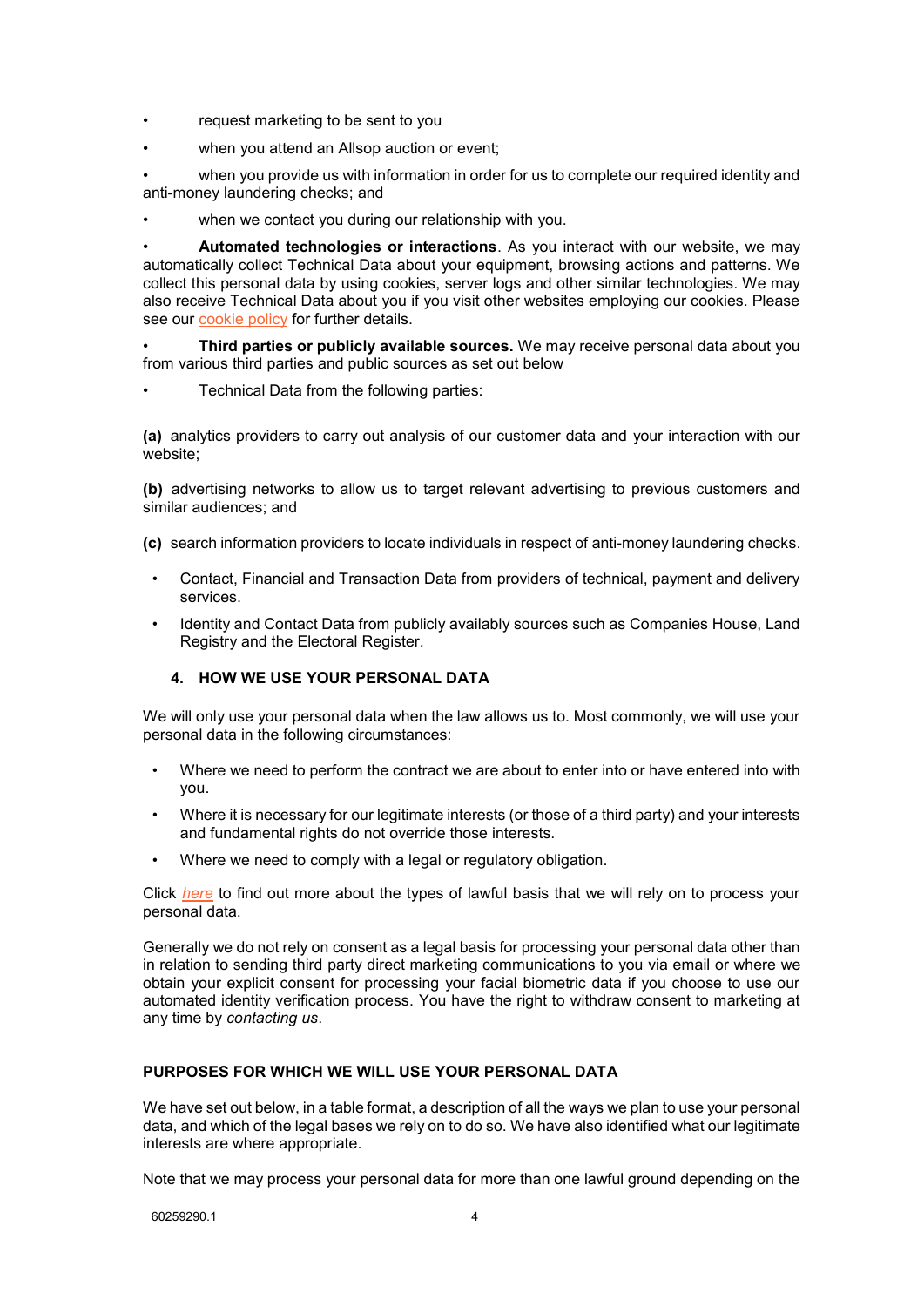specific purpose for which we are using your data. Please *[contact us](#page-1-1)* if you need details about the specific legal ground we are relying on to process your personal data where more than one ground has been set out in the table below.

| <b>Purpose/Activity</b>                                                                                                                                                                                                                                                                | Type of data                                                                                           | Lawful basis for processing<br>including basis of legitimate<br>interest                                                                                                                                                                                                                                                                             |
|----------------------------------------------------------------------------------------------------------------------------------------------------------------------------------------------------------------------------------------------------------------------------------------|--------------------------------------------------------------------------------------------------------|------------------------------------------------------------------------------------------------------------------------------------------------------------------------------------------------------------------------------------------------------------------------------------------------------------------------------------------------------|
| To register you as a new<br>customer                                                                                                                                                                                                                                                   | (a) Identity<br>(b) Contact                                                                            | Performance of a contract with you                                                                                                                                                                                                                                                                                                                   |
| To deliver our property<br>related services to you                                                                                                                                                                                                                                     | (a) Identity<br>(b) Contact                                                                            | Performance of a contract with you                                                                                                                                                                                                                                                                                                                   |
| To process and deliver our<br>services including:<br>(a) Manage payments, fees<br>and charges<br>(b) Collect and recover<br>money owed to us                                                                                                                                           | (a) Identity<br>(b) Contact<br>(c) Financial<br>(d) Transaction<br>(e) Marketing and<br>Communications | (a) Performance of a contract with you<br>(b) Necessary for our legitimate<br>interests (to recover debts due to us)                                                                                                                                                                                                                                 |
| To manage our relationship<br>with you which will include:<br>(a) Notifying you about<br>changes to our terms or<br>privacy policy<br>(b) Asking you to leave a<br>review or take a survey<br>(c) Giving you an opportunity<br>to provide your comments<br>and feedback on our website | (a) Identity<br>(b) Contact<br>(c) Profile<br>(d) Marketing and<br>Communications                      | (a) Performance of a contract with you<br>(b) Necessary to comply with a legal<br>obligation<br>(c) Necessary for our legitimate<br>interests (to keep our records<br>updated, to study how customers use<br>our products/services, to generate<br>customer interest in our services and<br>to better understand customer<br>reactions and feedback) |
| To administer and protect our<br>business and this website<br>(including troubleshooting,<br>data analysis, testing, system<br>maintenance, support,<br>reporting and hosting of data)                                                                                                 | (a) Identity<br>(b) Contact<br>(c) Technical                                                           | (a) Necessary for our legitimate<br>interests (for running our business,<br>provision of administration and IT<br>services, network security, to prevent<br>fraud and in the context of a business<br>reorganisation or group restructuring<br>exercise)<br>(b) Necessary to comply with a legal<br>obligation                                       |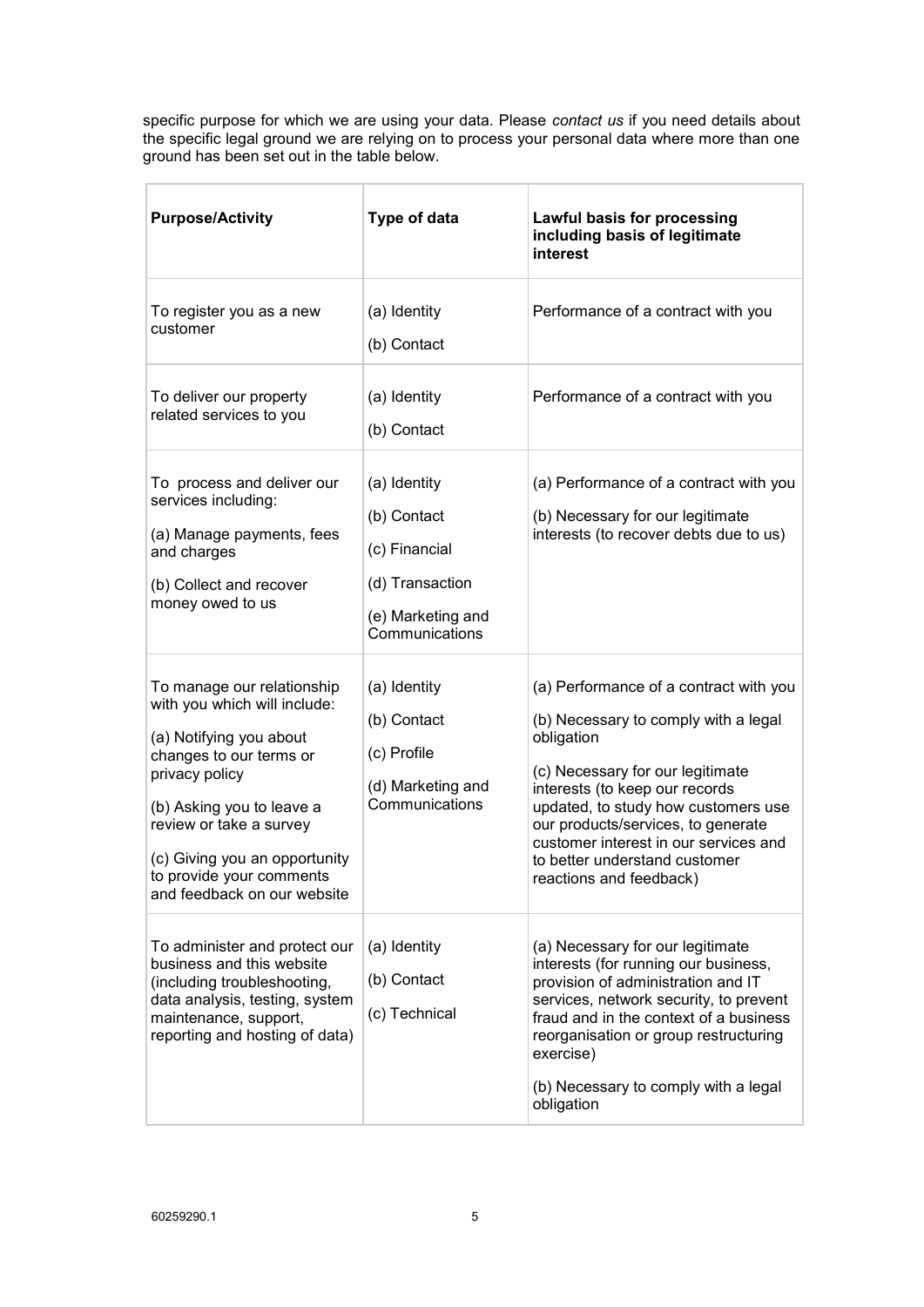| To deliver relevant website<br>content and advertisements<br>to you and measure or<br>understand the effectiveness<br>of the advertising we serve to<br>you | (a) Identity<br>(b) Contact<br>(c) Profile<br>(d) Usage<br>(e) Marketing and<br>Communications<br>(f) Technical | Necessary for our legitimate interests<br>(to study how customers use our<br>products/services, to collate customer<br>feedback and reactions, to develop<br>them, to grow our business and to<br>inform our marketing strategy)                                                                                                                                                                                                                                                                                                                                                |
|-------------------------------------------------------------------------------------------------------------------------------------------------------------|-----------------------------------------------------------------------------------------------------------------|---------------------------------------------------------------------------------------------------------------------------------------------------------------------------------------------------------------------------------------------------------------------------------------------------------------------------------------------------------------------------------------------------------------------------------------------------------------------------------------------------------------------------------------------------------------------------------|
| To use data analytics to<br>improve our website,<br>products/services, marketing,<br>customer relationships and<br>experiences                              | (a) Technical<br>(b) Usage                                                                                      | Necessary for our legitimate interests<br>(to define types of customers for our<br>products and services, to keep our<br>website updated and relevant, to<br>develop our business and to inform<br>our marketing strategy)                                                                                                                                                                                                                                                                                                                                                      |
| To make suggestions and<br>recommendations to you<br>about goods or services that<br>may be of interest to you                                              | (a) Identity<br>(b) Contact<br>(c) Technical<br>(d) Usage<br>(e) Profile                                        | Necessary for our legitimate interests<br>(to develop our products/services and<br>grow our business)                                                                                                                                                                                                                                                                                                                                                                                                                                                                           |
| To undertake our required<br>identity verification and anti-<br>money laundering checks                                                                     | (a) Identity<br>[(b) Contact]                                                                                   | [(a) Performance of a contract with<br>you]<br>(b) Necessary to comply with a legal<br>obligation (including anti-money<br>laundering legislation)<br>(c) where you choose to provide us<br>with your biometric facial data to use<br>our automated identity verification<br>process, explicit consent. You are not<br>obligated to use the automated<br>identity verification process or provide<br>your biometric facial data. Where you<br>would prefer not to do this, you will be<br>given the option to use our manual<br>identity verification check process<br>instead. |

## **MARKETING**

We strive to provide you with choices regarding certain personal data uses, particularly around marketing and advertising.

We may use your Identity, Contact, Technical, Usage and Profile Data to form a view on what we think you may want or need, or what may be of interest to you. This is how we decide which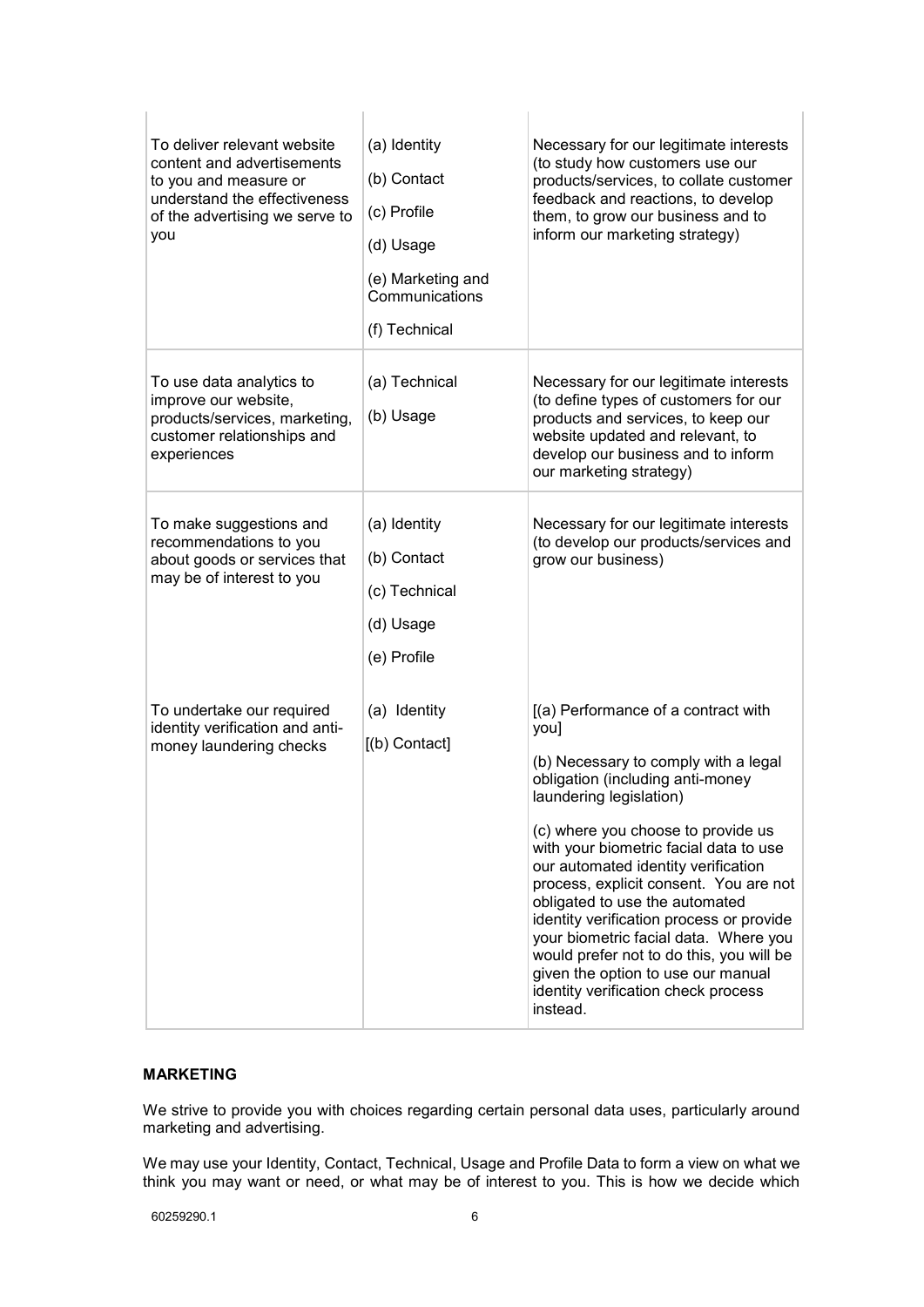products, services and offers may be relevant for you (we call this marketing).

You will receive marketing communications from us if you have requested information from us, registered on our website or purchased services from us and, in each case, you have not opted out of receiving that marketing.

#### **THIRD-PARTY MARKETING**

We will get your express opt-in consent before we share your personal data with any company outside the Allsop group of companies for marketing purposes.

## **OPTING OUT**

You can ask us or third parties to stop sending you marketing messages at any time by *[contacting](#page-1-1)  [us](#page-1-1)* at any time.

Where you opt out of receiving these marketing messages, this will not apply to personal data provided to us as a result of a service purchase, service experience or other transactions.

## **COOKIES**

You can set your browser to refuse all or some browser cookies, or to alert you when websites set or access cookies. If you disable or refuse cookies, please note that some parts of this website may become inaccessible or not function properly. For more information about the cookies we use, please see our [cookie policy.](#page-8-1)

#### **CHANGE OF PURPOSE**

We will only use your personal data for the purposes for which we collected it, unless we reasonably consider that we need to use it for another reason and that reason is compatible with the original purpose. If you wish to get an explanation as to how the processing for the new purpose is compatible with the original purpose, please *[Contact us](#page-1-1)*.

If we need to use your personal data for an unrelated purpose, we will notify you and we will explain the legal basis, which allows us to do so.

Please note that we may process your personal data without your knowledge or consent, in compliance with the above rules, where this is required or permitted by law.

#### <span id="page-6-0"></span>**5. DISCLOSURES OF YOUR PERSONAL DATA**

We may have to share your personal data with the parties set out below for the purposes set out in the table in paragraph 4 above.

- External Third Parties as set out in the *[glossary](#page-8-1)*.
- Third parties to whom we may choose to sell, transfer, or merge parts of our business or our assets. Alternatively, we may seek to acquire other businesses or merge with them. If a change happens to our business, then the new owners may use your personal data in the same way as set out in this privacy notice.

We require all third parties to respect the security of your personal data and to treat it in accordance with the law. We do not allow our third-party service providers to use your personal data for their own purposes and only permit them to process your personal data for specified purposes and in accordance with our instructions.

## <span id="page-6-1"></span>**6. INTERNATIONAL TRANSFERS**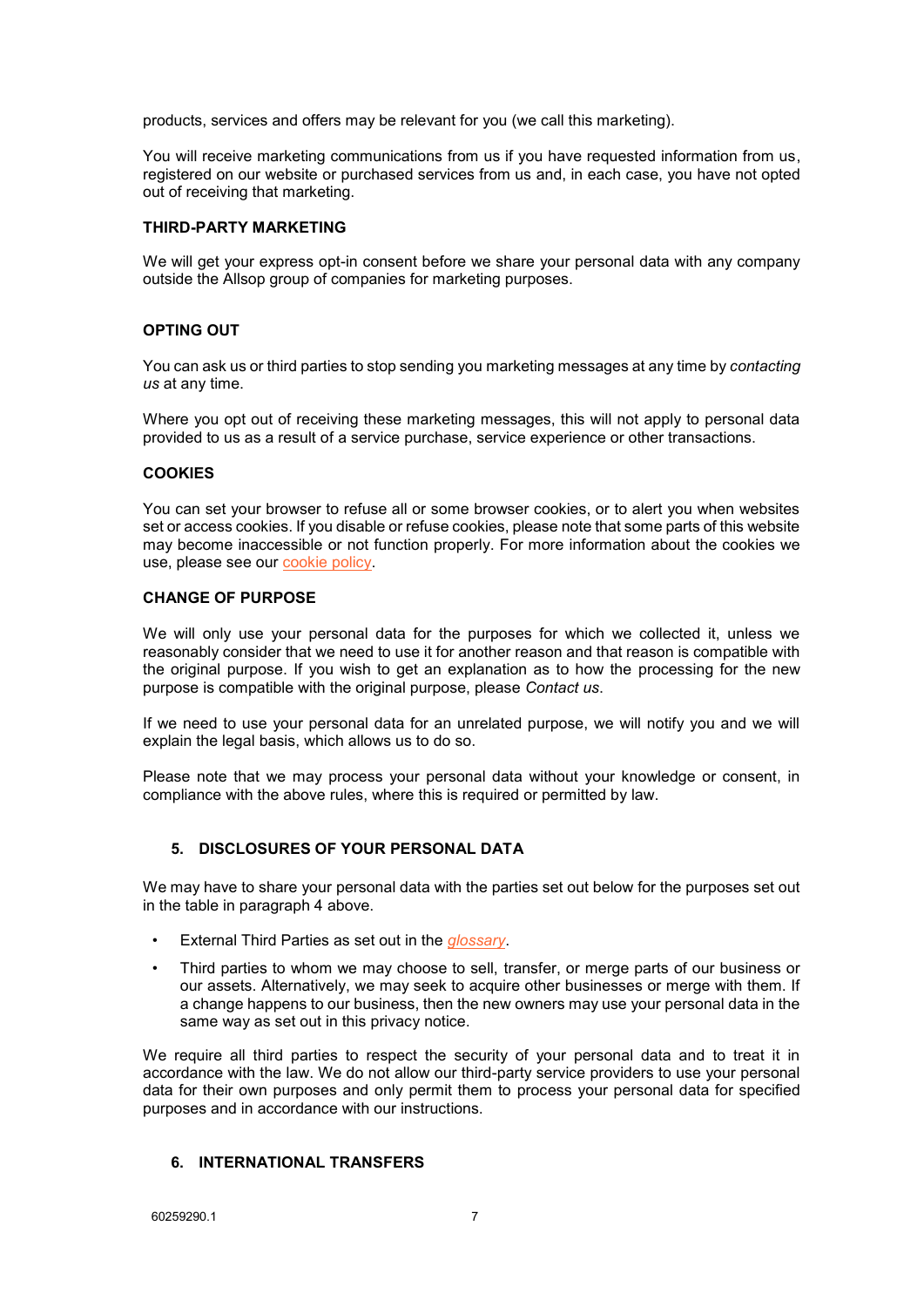Some companies that provide services to us run their services from outside the UK or the European Economic Area (**EEA**). We only let that happen if we are satisfied with their levels of security. Keep in mind that when you give us personal information it could be transferred, stored or processed in a location outside the UK and the EEA.

## <span id="page-7-0"></span>**7. DATA SECURITY**

We have put in place appropriate security measures to prevent your personal data from being accidentally lost, used or accessed in an unauthorised way, altered or disclosed. In addition, we limit access to your personal data to those employees, agents, contractors and other third parties who have a business need to know. They will only process your personal data on our instructions and they are subject to a duty of confidentiality.

We have put in place procedures to deal with any suspected personal data breach and will notify you and any applicable regulator of a breach where we are legally required to do so.

## <span id="page-7-1"></span>**8. DATA RETENTION**

## **HOW LONG WILL YOU USE MY PERSONAL DATA FOR?**

We will only retain your personal data for as long as necessary to fulfil the purposes we collected it for, including for the purposes of satisfying any legal, accounting, or reporting requirements.

To determine the appropriate retention period for personal data, we consider the amount, nature, and sensitivity of the personal data, the potential risk of harm from unauthorised use or disclosure of your personal data, the purposes for which we process your personal data and whether we can achieve those purposes through other means, and the applicable legal requirements.

## <span id="page-7-2"></span>**9. YOUR LEGAL RIGHTS**

Under certain circumstances, you have rights under data protection laws in relation to your personal data. Please click on the links below to find out more about these rights:

- *[Request access to your personal data](#page-8-1)*.
- *[Request correction of your personal data](#page-9-1)*.
- *[Request erasure of your personal data](#page-9-2)*.
- *[Object to processing of your personal data](#page-9-3)*.
- *[Request restriction of processing your personal data](#page-9-4)*.
- *[Request transfer of your personal data](#page-9-5)*.
- *[Right to withdraw consent](#page-9-6)*.

If you wish to exercise any of the rights set out above, please *[contact us.](#page-1-1)* 

#### **NO FEE USUALLY REQUIRED**

You will not have to pay a fee to access your personal data (or to exercise any of the other rights). However, we may charge a reasonable fee if your request is clearly unfounded, repetitive or excessive. Alternatively, we may refuse to comply with your request in these circumstances.

## **WHAT WE MAY NEED FROM YOU**

We may need to request specific information from you to help us confirm your identity and ensure your right to access your personal data (or to exercise any of your other rights). This is a security measure to ensure that personal data is not disclosed to any person who has no right to receive

60259290.1 8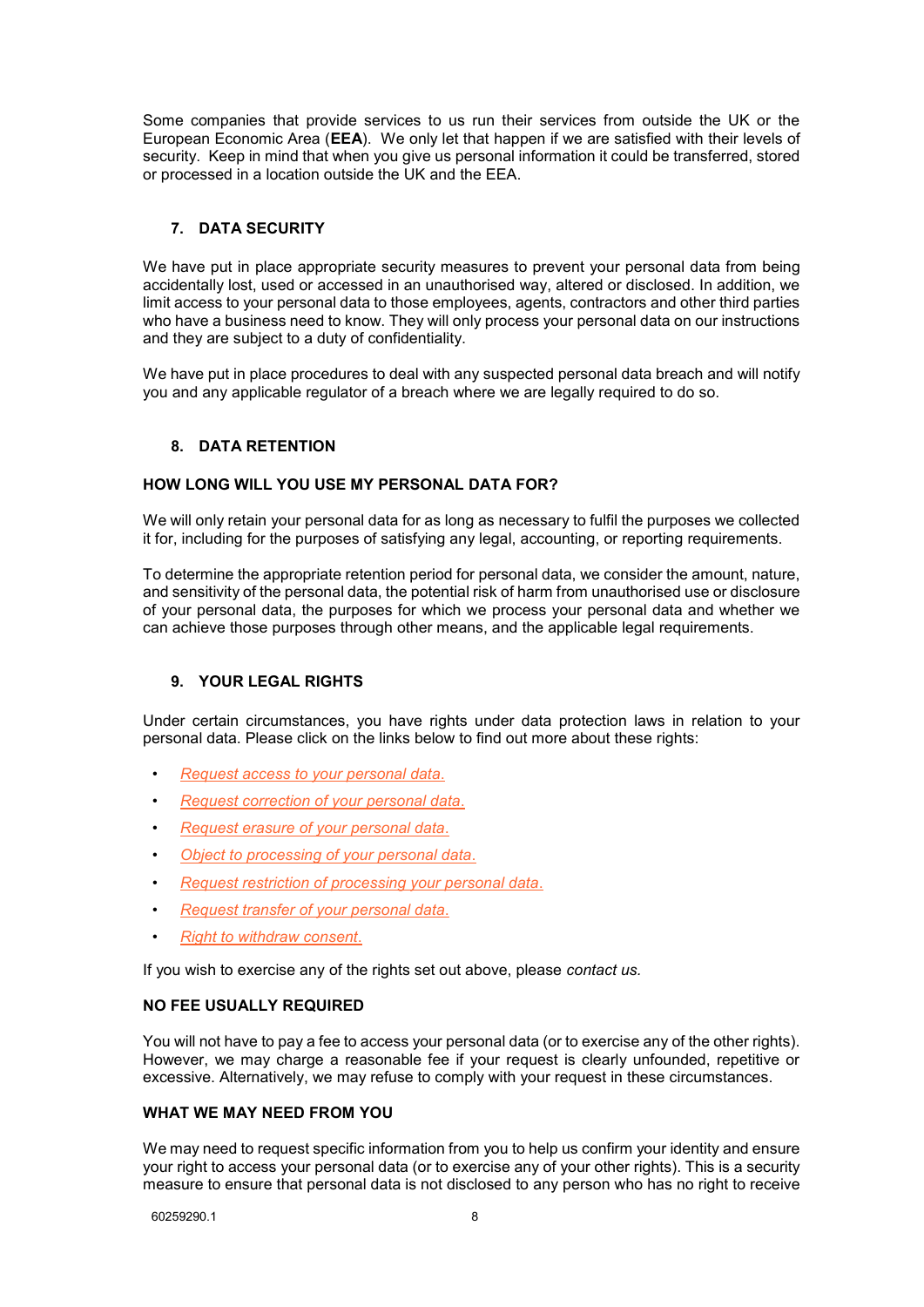it. We may also contact you to ask you for further information in relation to your request to speed up our response.

#### **TIME LIMIT TO RESPOND**

We try to respond to all legitimate requests within one month. Occasionally it may take us longer than a month if your request is particularly complex or you have made a number of requests. In this case, we will notify you and keep you updated.

## <span id="page-8-0"></span>**10. GLOSSARY**

## **LAWFUL BASIS**

**Legitimate Interest** means the interest of our business in conducting and managing our business to enable us to give you the best service/product and the best and most secure experience. We make sure we consider and balance any potential impact on you (both positive and negative) and your rights before we process your personal data for our legitimate interests. We do not use your personal data for activities where our interests are overridden by the impact on you (unless we have your consent or are otherwise required or permitted to by law). You can obtain further information about how we assess our legitimate interests against any potential impact on you in respect of specific activities by *[contacting](#page-1-1) us.*

**Performance of Contract** means processing your data where it is necessary for the performance of a contract to which you are a party or to take steps at your request before entering into such a contract.

**Comply with a legal or regulatory obligation** means processing your personal data where it is necessary for compliance with a legal or regulatory obligation that we are subject to.

## **THIRD PARTIES**

## **EXTERNAL THIRD PARTIES**

- Marketing third parties acting as processors who provide marketing support.
- Service providers acting as processors who provide IT and system administration services.
- Professional advisers including lawyers, bankers, auditors and insurers who provide consultancy, banking, legal, insurance and accounting services.
- HM Revenue & Customs, regulators and other authorities acting as processors or joint controllers based in the United Kingdom who require reporting of processing activities in certain circumstances.
- Credit Reference Agencies
- Debt collection agencies.
- Agencies and third party providers who assist Allsop in complying with Anti-Money Laundering Regulations (including, for example, the provision of an automated identity verification tool).

## **YOUR LEGAL RIGHTS**

You have the right to:

<span id="page-8-1"></span>**Request access** to your personal data (commonly known as a "data subject access request"). This enables you to receive a copy of the personal data we hold about you and to check that we are lawfully processing it.

60259290.1 9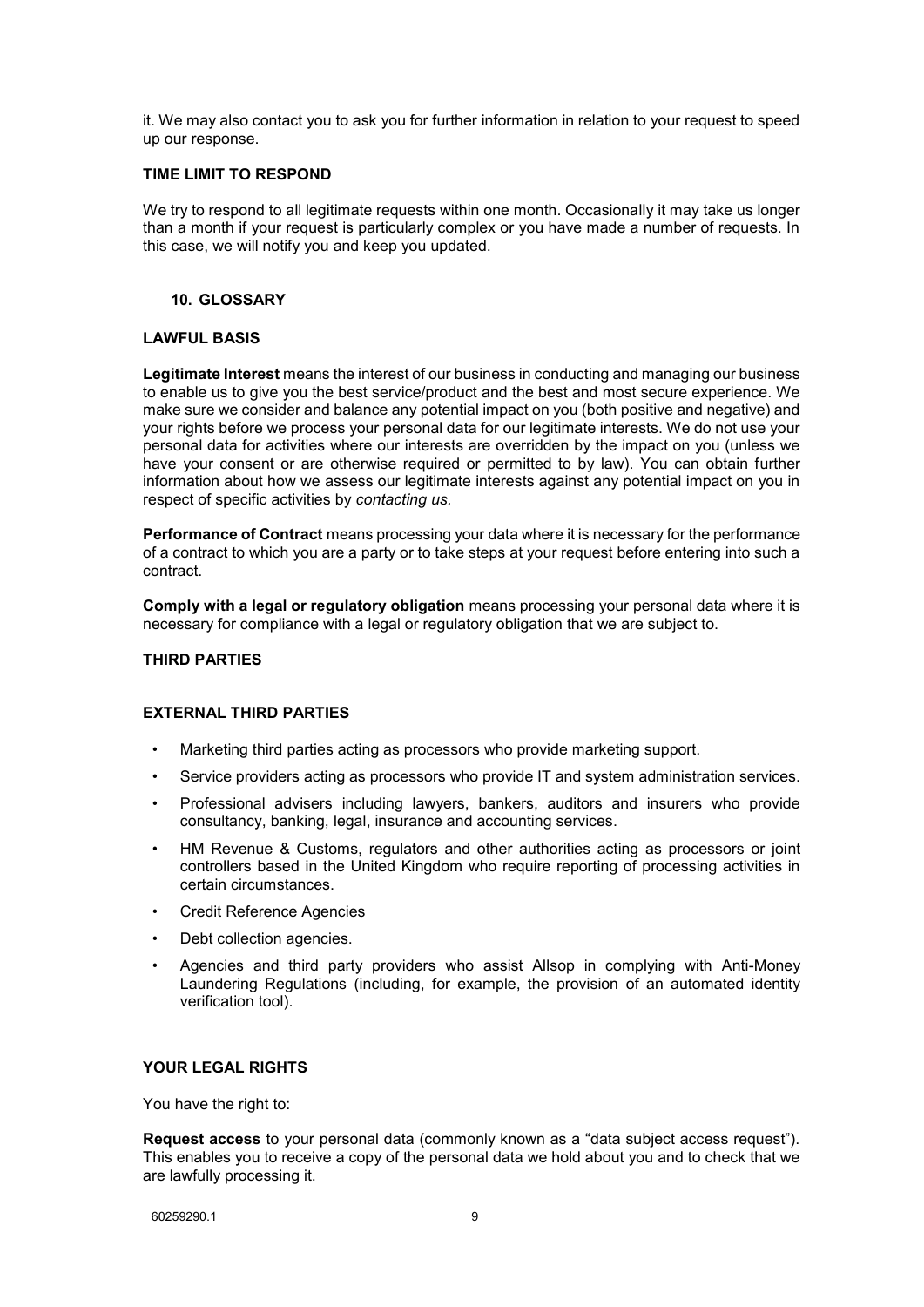<span id="page-9-1"></span>**Request correction** of the personal data that we hold about you. This enables you to have any incomplete or inaccurate data we hold about you corrected, though we may need to verify the accuracy of the new data you provide to us.

<span id="page-9-2"></span>**Request erasure** of your personal data. This enables you to ask us to delete or remove personal data where there is no good reason for us continuing to process it. You also have the right to ask us to delete or remove your personal data where you have successfully exercised your right to object to processing (see below), where we may have processed your information unlawfully or where we are required to erase your personal data to comply with local law. Note, however, that we may not always be able to comply with your request of erasure for specific legal reasons, which will be notified to you, if applicable, at the time of your request.

<span id="page-9-3"></span>**Object to processing** of your personal data where we are relying on a legitimate interest (or those of a third party) and there is something about your particular situation which makes you want to object to processing on this ground as you feel it impacts on your fundamental rights and freedoms. You also have the right to object where we are processing your personal data for direct marketing purposes. In some cases, we may demonstrate that we have compelling legitimate grounds to process your information, which override your rights and freedoms.

<span id="page-9-4"></span>**Request restriction of processing** of your personal data. This enables you to ask us to suspend the processing of your personal data in the following scenarios: (a) if you want us to establish the data's accuracy; (b) where our use of the data is unlawful but you do not want us to erase it; (c) where you need us to hold the data even if we no longer require it as you need it to establish, exercise or defend legal claims; or (d) you have objected to our use of your data but we need to verify whether we have overriding legitimate grounds to use it.

<span id="page-9-5"></span>**Request the transfer** of your personal data to you or to a third party. We will provide to you, or a third party you have chosen, your personal data in a structured, commonly used, machinereadable format. Note that this right only applies to automated information which you initially provided consent for us to use or where we used the information to perform a contract with you.

<span id="page-9-6"></span>**Withdraw consent at any time** where we are relying on consent to process your personal data. However, this will not affect the lawfulness of any processing carried out before you withdraw your consent. If you withdraw your consent, we may not be able to provide certain products or services to you. We will advise you if this is the case at the time you withdraw your consent.

## <span id="page-9-0"></span>**COOKIE POLICY**

#### **Automatic collection of information**

We use cookies and tracking pixels to improve your user experience and for the purpose of the technical operation of some areas of our website.

A tracking pixel is a piece of embedded code, which we use in our website and e-mail messages, which collects information about our users' engagement. A cookie is a small text file, which we store on your browser or hard drive of your computer, which contains information that is transferred to your computer's hard drive.

We use tracking pixels for the following purposes:

- "Opens" to enable us to track who opens our e-mail messages and when you open them;
- "Clicks" to track whether you click on the links contained in our e-mail messages; and